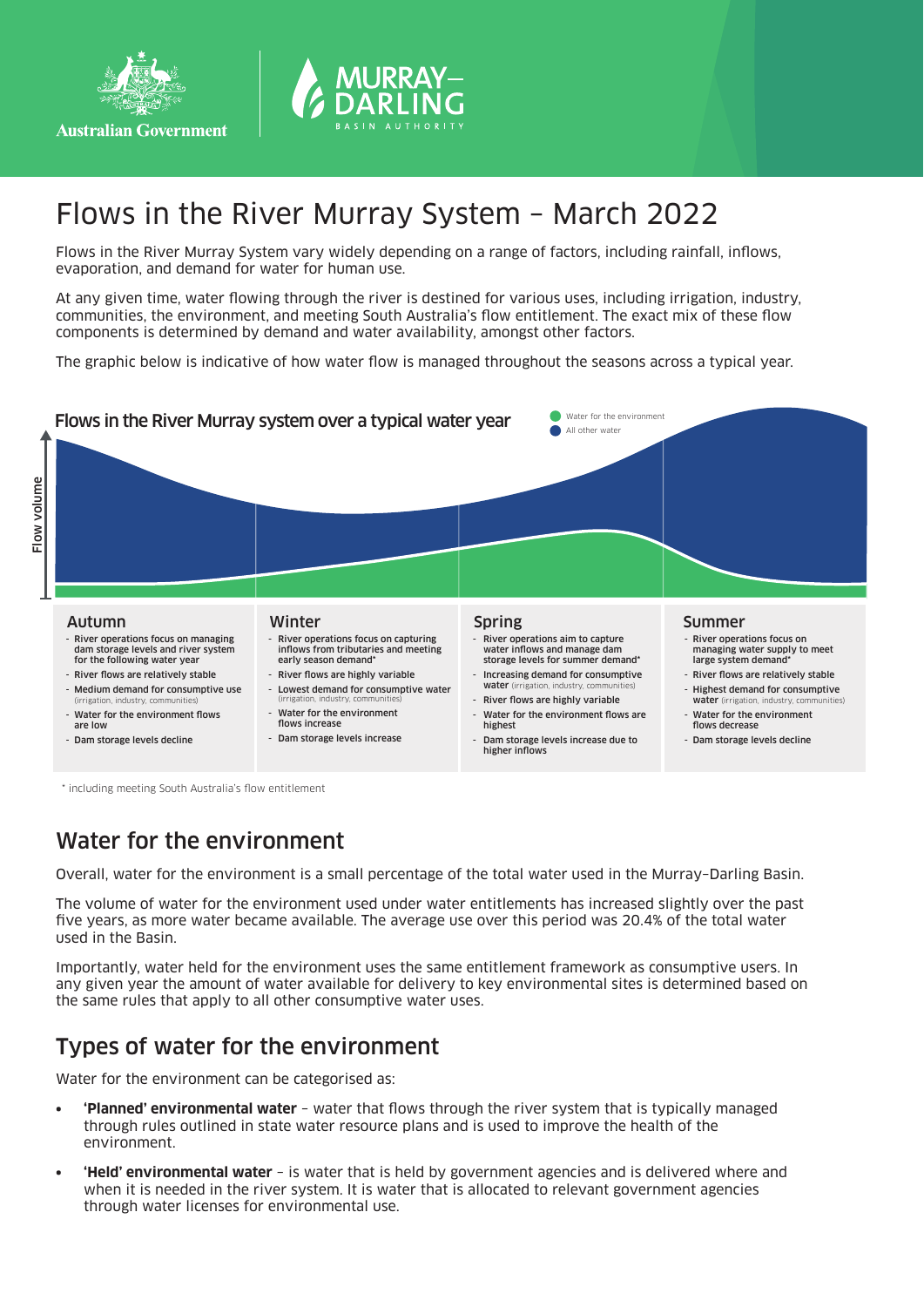#### Who holds and manages water for the environment

(based on the long term average diversion limit for entitlements held for the environment at June 2020)

| Water manager                             | % of total |
|-------------------------------------------|------------|
| • Commonwealth Environmental Water Holder | 66%        |
| • Jointly held                            | 23%        |
| $\bullet$ Victoria                        | 5%         |
| • New South Wales                         | 4%         |
| • South Australia                         | 2%         |

Source: Southern Connected Basin Environmental Watering Committee Annual Report



*Information in the figure above is for the month of March 2022 and may not include recent rainfall or delivery of water for the environment in the River Murray system. Information in this figure is an average estimate over the past month and formal accounts from Basin state governments may vary. Water for the environment in the figure above represents water that is held by environmental water holders, through entitlements. Other water that flows through the river can also achieve environmental outcomes.*

## River flow information

The March flow to South Australia comprised of water for South Australia's entitlement, traded volumes, unregulated flow and water for the environment. Water for the environment consisted of water delivered from the Goulburn, Broken, Campaspe, and Loddon rivers.

For the latest information on water for the environment see the River Murray weekly report.

### Intended environmental outcomes

• Water for the environment takes time to move through the system. Water from past watering events is still moving through the River Murray as return flows. Environmental water holders can also use water for the environment by extracting allocations directly from the river. These allocations are often used for small-scale watering events rather than having water delivered from a storage.